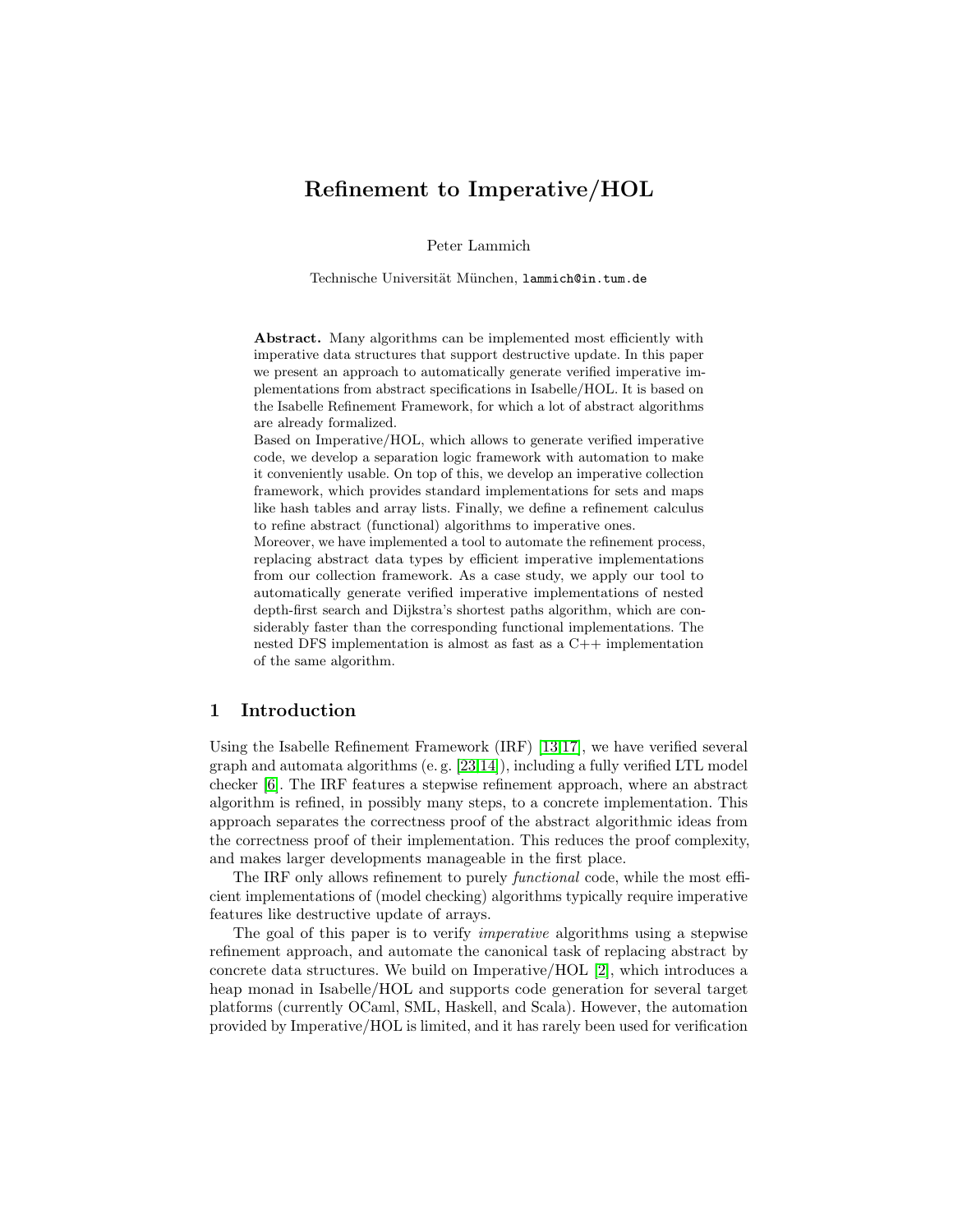projects so far. Thus, we have developed a separation logic framework that comes with a verification condition generator and some automation that greatly simplifies reasoning about programs in Imperative/HOL.

Based on the separation logic framework, we formalize imperative data structures and integrate them into an imperative collection framework, which, similar to the Isabelle Collection Framework [\[15\]](#page-15-4), defines interfaces for abstract data types and instantiates them with concrete implementations.

Next, we define a notion of data refinement between an IRF program and an Imperative/HOL program, which supports mixing of imperative and functional data structures, and provide proof rules for the standard combinators (return, bind, recursion, while, foreach, etc. ). We implement a tool which automatically synthesizes an imperative program from an abstract functional one, selecting appropriate data structures from both our imperative collection framework and the (functional) Isabelle Collection Framework.

Finally, we present some case studies. We can use already existing abstract formalizations for the IRF unchanged. In particular we use our tool to automatically synthesize an imperative implementation of a nested DFS algorithm from an existing abstract formalization, which is considerably faster than the original purely functional implementation, and almost as fast as a  $C++$  implementation of the same algorithm. Our tool and the case studies are available at [http://www21.in.tum.de/~lammich/refine\\_imp\\_hol](http://www21.in.tum.de/~lammich/refine_imp_hol).

The remainder of this paper is structured as follows: In Section [2](#page-1-0) we present our separation logic framework for Imperative/HOL. In Section [3,](#page-4-0) we describe the imperative collection framework. The refinement from the IRF to Imperative/HOL and its automation is described Section [4.](#page-4-1) Section [5](#page-11-0) contains the case studies, and, finally, Section [6,](#page-13-0) contains the conclusions, related work, and an outlook to future research.

# <span id="page-1-0"></span>2 A Separation Logic for Imperative/HOL

Imperative/HOL provides a heap monad formalized in Isabelle/HOL, as well as a code generator extension to generate imperative code in several target languages (currently OCaml, SML, Haskell, and Scala). However, Imperative/HOL itself only comes with minimalistic support for reasoning about programs. In this section, we report on our development of a separation logic framework for Imperative/HOL. A preliminary version of this, which did not include frame inference nor other automation, was formalized by Meis [\[19\]](#page-15-5). A more recent version is available in the Archive of Formal Proofs [\[16\]](#page-15-6).

### 2.1 Basics

We formalize separation logic [\[25\]](#page-15-7) along the lines of Calcagno et al. [\[4\]](#page-14-2).

We define a type *pheap* for a *partial heap*, which describes the content of a heap at a specific set of addresses. An assertion is a predicate on partial heaps that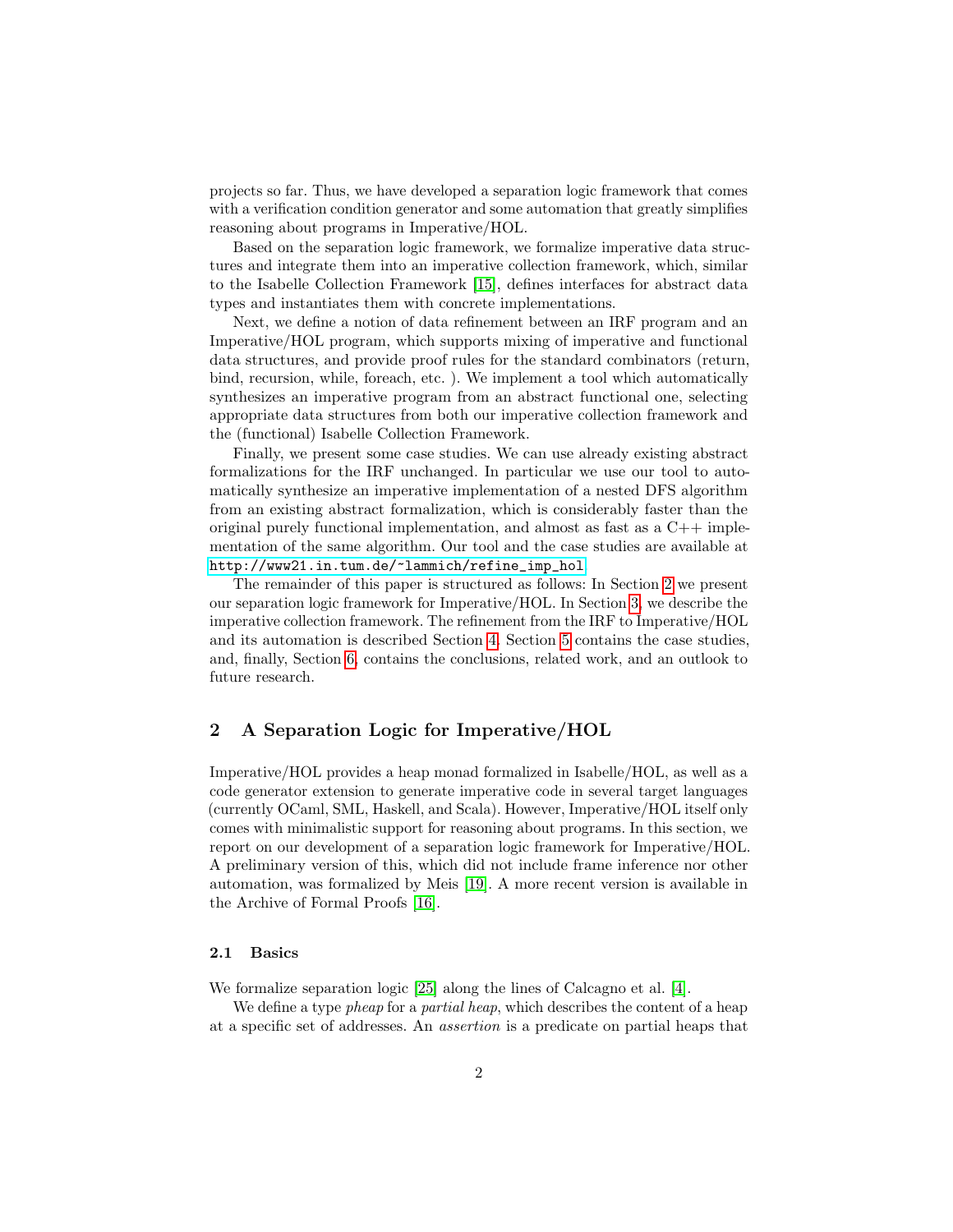satisfies a well-formedness condition<sup>[1](#page-2-0)</sup>. We define the type  $assn \subset pheap \Rightarrow bool$ of assertions, and write  $h \models P$  if the partial heap h satisfies the assertion P.

We define the basic assertions true, false, emp for the empty heap,  $p \mapsto_r v$ for a heap storing value v at address p, and  $p \mapsto_{a} l$  for a heap storing an array<sup>[2](#page-2-1)</sup> with values  $l :: \alpha$  list at address p. Moreover we define the pure assertion  $\uparrow \Phi$ , which holds if the heap is empty and the predicate  $\Phi$  holds.

On assertions, we define the standard Boolean connectives, and show that they form a Boolean algebra. We also define universal and existential quantification. Moreover, we define the *separation conjunction*  $P * Q$ , which holds if the heap can be split into two disjoint parts, such that  $P$  holds on the first, and  $Q$  on the second part. Finally, we define entailment as  $P \Longrightarrow_A Q$  iff  $\forall h. h \models P \Longrightarrow h \models Q$ .

We prove standard properties on assertions and use them to set up Isabelle's proof tools to work seamlessly with assertions. For example, the simplifier pulls existential quantifiers to the front, groups together pure assertions, and checks pointer assertions  $(\mapsto_r$  and  $\mapsto_a)$  for consistency.

*Example 1.* The simplifier rewrites the assertion  $P^* \uparrow \Phi * (\exists p. p \mapsto_r v * \uparrow \Psi)$  to  $\exists p. P * p \mapsto_r v * \uparrow (\Phi \wedge \Psi)$ , and the assertion  $P * \uparrow \Phi * (\exists p. p \mapsto_r v * \uparrow \Psi * p \mapsto_r w)$ is rewritten to False (as  $p$  would have to point to two separate locations).

## 2.2 Hoare Triples

Having defined assertions, we are ready to define a separation logic on programs. Imperative/HOL provides a shallow embedding of heap-manipulating programs into Isabelle/HOL. A program is encoded in a heap-exception monad, i. e. it has type  $\alpha$  Heap = heap  $\Rightarrow$  ( $\alpha \times$  heap) option. Intuitively, a program takes a heap and either produces a result of type  $\alpha$  and a new heap, or fails.

We define the *Hoare triple*  $\langle P \rangle$  c  $\langle Q \rangle$  to hold, iff for all heaps that satisfy P, program c returns a result x such that the new heap satisfies  $Q\ x$ <sup>[3](#page-2-2)</sup> When reasoning about garbage collected languages, one has to frequently specify that an operation may allocate some heap space for internal use. For this purpose, we define  $\langle P \rangle c \langle Q \rangle_t$  as a shortcut for  $\langle P \rangle c \langle \lambda x. Q x * true \rangle$ .

For Hoare triples, we prove rules for the basic heap commands (allocation, load/store from/to pointer and array, get array length), rules for the standard combinators (return, bind, recursion, if, case, etc. ), as well as a consequence and a frame rule. Note that the frame rule,  $\langle P \rangle c \langle Q \rangle \Longrightarrow \langle P * F \rangle c \langle \lambda x. Q x * F \rangle$ , is crucial for modular reasoning in separation logic. Intuitively, it states that a program does not depend on the content of the heap that it does not access.

<span id="page-2-0"></span> $1$  For technical reasons, we formalize a partial heap as a full heap with an address range. Assertions must not depend on heap content outside this address range.

<span id="page-2-1"></span><sup>2</sup> The distinction between values and arrays is dictated by Imperative/HOL.

<span id="page-2-2"></span><sup>&</sup>lt;sup>3</sup> Again, for technical reasons, we additionally check that the program does not modify addresses outside the heap's address range, and that it does not deallocate memory.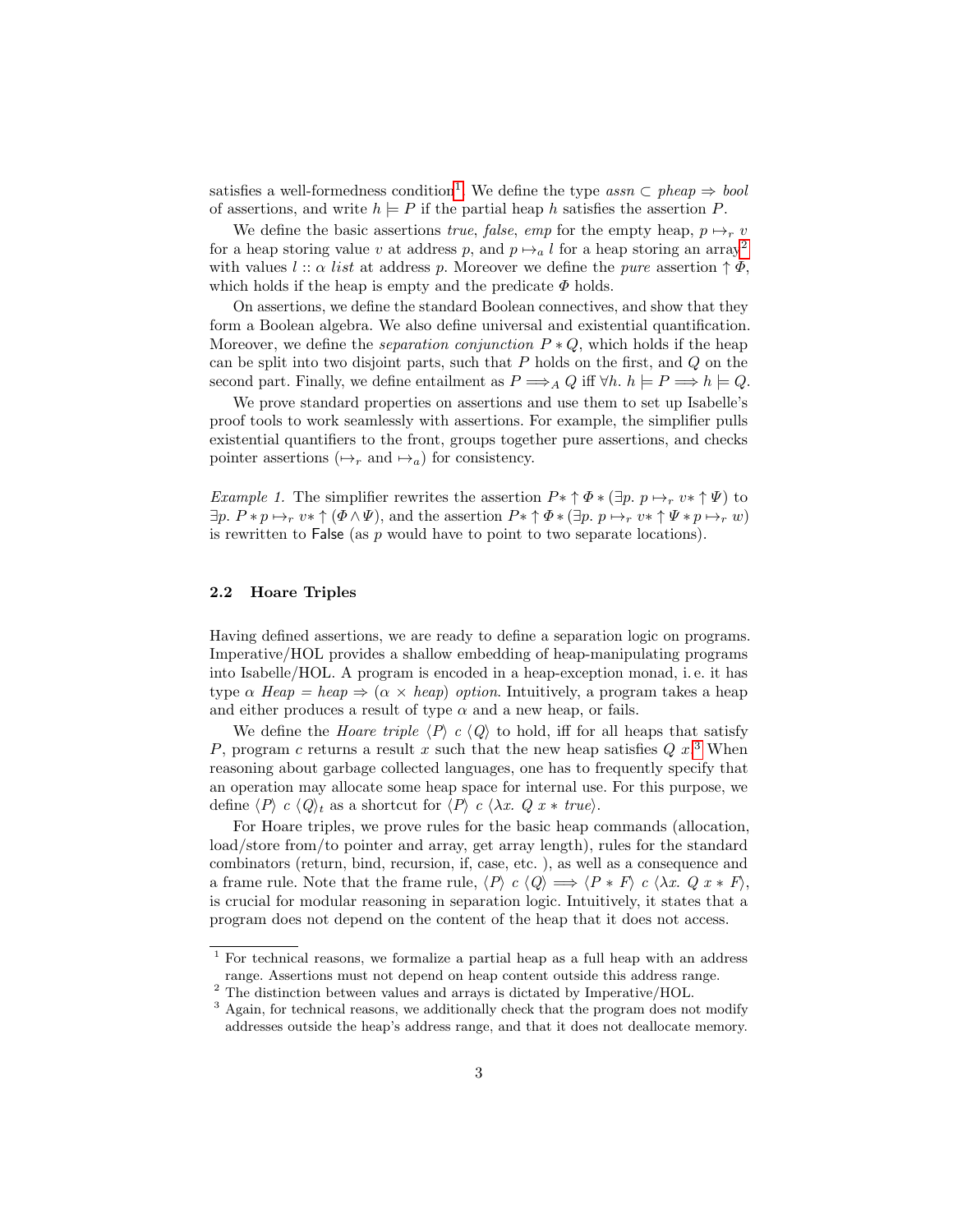#### 2.3 Automation

Application of these rules can be automated. We implement a verification condition generator that transforms a Hoare triple to verification conditions, which are plain HOL propositions and do not contain separation logic. The basic strategy for verification condition generation is simple: Compute a strong enough postcondition of the precondition and the program, and show that it entails the postcondition of the Hoare triple. In Isabelle/HOL, this is implemented by using a schematic variable as postcondition (i. e. a unification variable that can be instantiated on rule application). However, there are two cases that cannot be fully automated: frame inference and recursion.

Frame Inference When applying a rule for a command c, say  $\langle P \rangle c \langle Q \rangle$ , the current goal has the form  $\langle P' \rangle c \langle {}^2R \rangle$ , where P' is the precondition describing the current heap, and  $?R$  is the unification variable that shall take the postcondition. In order to apply the rule for c, we have to find a part of the heap that satisfies P. In other words, we have to find a *frame* F such that  $P' \implies_A P * F$ . Then, we use the frame rule to prove  $\langle P * F \rangle c \langle \lambda x, Q x * F \rangle$ , and with the consequence rule we instantiate ?R to  $\lambda x$ . Q  $x * F$ . A detailed discussion about automating frame inference can be found in [\[28\]](#page-15-8). We implement a quite simple but effective method: After some initial simplifications to handle quantifiers and pure predicates, we split P and P' into  $P = P_1 * \ldots * P_n$  and  $P' = P'_1 * \ldots * P'_n$ . Then, for every  $P_i$ , we find the first  $P'_j$  that can be unified with  $P_i$ . If we succeed to match up all  $P_i$ s, without using a  $\dot{P}'_j$  twice, we have found a valid frame, otherwise the heuristic fails and frame inference has to be performed manually.

Recursion Recursion over the heap monad is modeled as least fixed point over an adequate CCPO [\[10\]](#page-15-9). Proving a Hoare triple for a recursive function requires to perform induction over a well-founded ordering that is compatible with the recursion scheme. Coming up with an induction ordering and finding a generalization that is adequate for the induction proof to go through is undecidable in general. We have not attempted to automate this, although there exist some heuristics [\[3\]](#page-14-3).

#### 2.4 All-in-One Method

Finally, we combine the verification condition generator, frame inference and Isabelle/HOL's auto tactic into a single proof tactic sep auto, which is able to solve many subgoals involving separation logic completely automatically. Moreover, if it cannot solve a goal it returns the proof state at which it got stuck. This is a valuable tool for proof exploration, as this stuck state usually hints to missing lemmas. The *sep<sub>rauto</sub>* method allows for very straightforward and convenient proofs. For example, the original Imperative/HOL formalization [\[2\]](#page-14-1) contains an example of in-place list reversal. The correctness proof requires about 100 lines of quite involved proof text. Using  $sep_auto$ , the proof reduces to 6 lines of straightforward proof text [\[16\]](#page-15-6).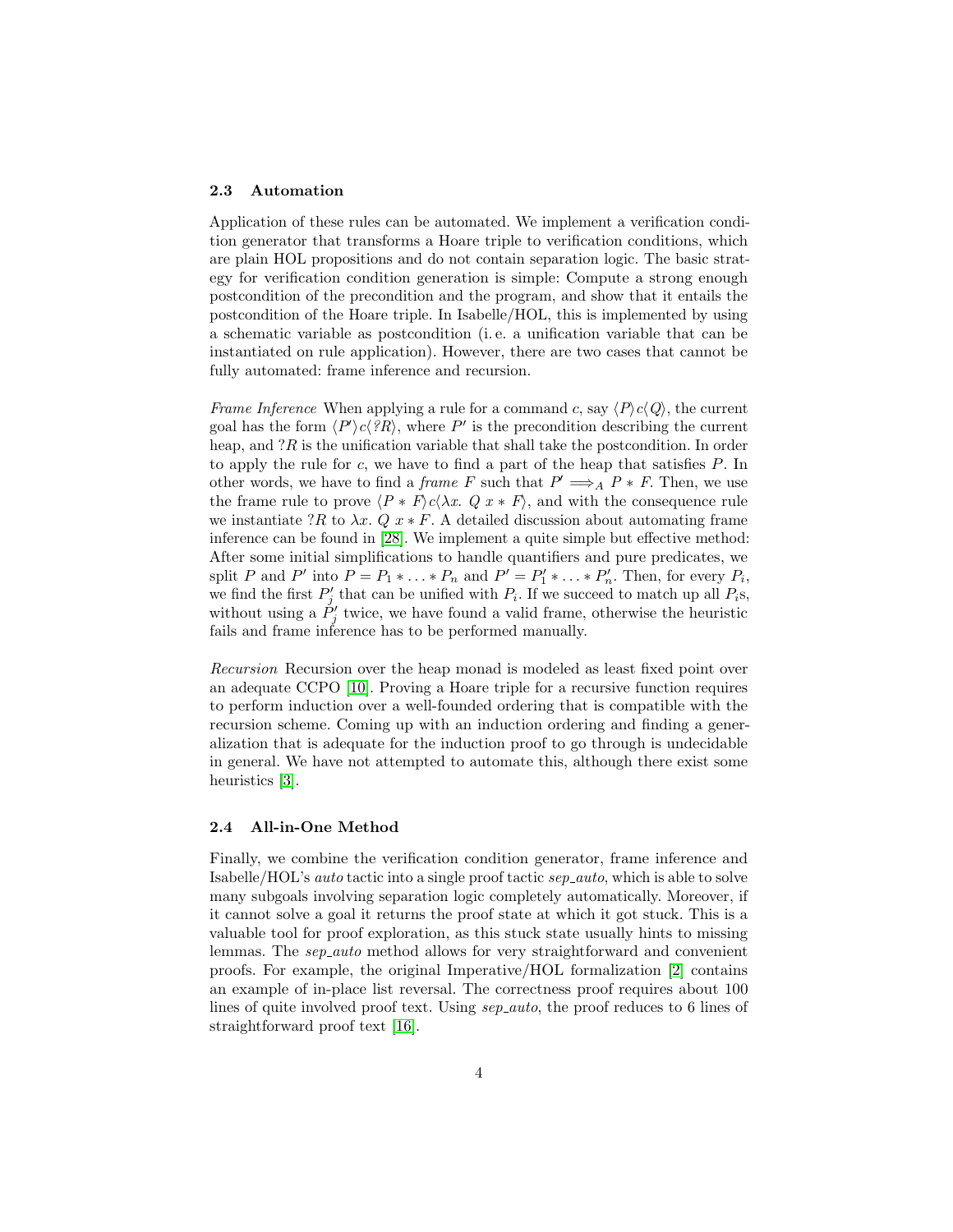## <span id="page-4-0"></span>3 Imperative Collection Framework

We use our separation logic framework to implement an imperative collection framework along the lines of [\[15\]](#page-15-4): For each abstract data type (e. g. set, map) we define a locale that fixes a *refinement assertion* that relates abstract values with concrete values (which may be on the heap). This locale is polymorphic in the concrete data type  $'s$ , and is later instantiated for every implementation. For each operation, we define a locale that includes the locale of the abstract data type, fixes a parameter for the operation, and assumes a Hoare triple stating the correctness of the operation.

Example 2. The abstract set data type is specified by the following locale:

locale  $\text{imp}\_set = \text{fixes}$  is set :: 'a set  $\Rightarrow$  's  $\Rightarrow$  assn assumes precise: precise is set

Here, the predicate precise describes that the abstract value is uniquely determined by the concrete value.

The insert operation on sets is specified as follows:

locale imp\_set\_ins = imp\_set + fixes ins :: ' $a \Rightarrow 's \Rightarrow 's$  Heap assumes ins\_rule:  $\langle$ is\_set s p $\rangle$  ins a p  $\langle \lambda r$ . is\_set  $({a} \cup s) r \rangle_t$ 

Note that this specifies a destructive update of the set, as the postcondition does not contain the original set  $p$  any more.

Example 3. Finite sets of natural numbers can be implemented by bitvectors. We define a corresponding refinement assertion, and instantiate the set locale:

definition is by :: nat set  $\Rightarrow$  bool array  $\Rightarrow$  assn [...] interpretation by: imp\_set is\_by  $[\dots]$ 

Then, we define the insert operation, and instantiate the locale  $imp_set_in s$ :

definition  $bv_{\mathcal{L}}ins :: nat \Rightarrow bool \; array \Rightarrow bool \; array \; Heap \; [...]$ interpretation bv: imp\_set\_ins is\_bv bv\_ins  $[...]$ 

Using the approach sketched above, we have defined more standard data structures for sets and maps, including hash sets, hash maps and array maps.

## <span id="page-4-1"></span>4 Refinement to Imperative/HOL

In the last section, we have described how to formalize imperative collection data structures. In order to use these data structures in efficient algorithms, we develop a refinement technique that allows us to refine a formalization of the algorithm over abstract data types to one that uses efficient data structures.

With the Isabelle Refinement Framework [\[17\]](#page-15-1), we have already developed a formalism to describe and prove correct algorithms on an abstract level and then refine them to use efficient purely functional data structures. With the Autoref tool [\[13\]](#page-15-0), we have even automated this process. In this section, we extend these techniques to imperative data structures.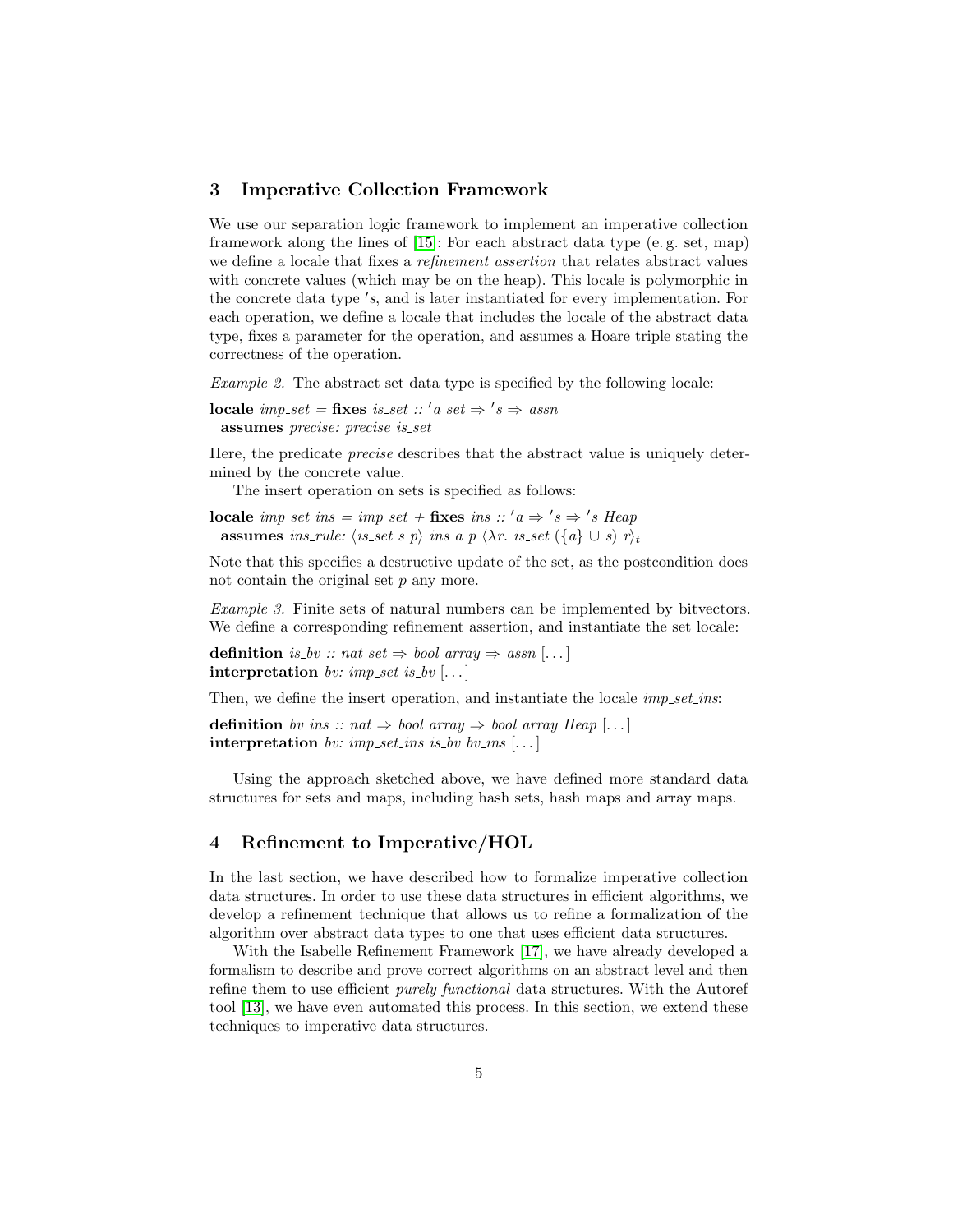## 4.1 Isabelle Refinement Framework

We briefly review the Isabelle Refinement Framework. For a more detailed description, we refer to [\[17,](#page-15-1)[12\]](#page-15-10). Programs are described via a nondeterminism monad over the type  $a$  nres, which is defined as follows:

datatype 'a  $nres = \mathbf{res}$  ('a set) | fail fun  $\leq$  :: 'a nres  $\Rightarrow$  'a nres  $\Rightarrow$  bool where  $\angle$   $\leq$  fail  $\vert$  fail  $\nleq$  res  $\angle$  | res  $X \leq$  res  $Y$  *iff*  $X \subseteq Y$ fun return ::  $'a \Rightarrow 'a$  nres where return  $x \equiv \text{res } \{x\}$ fun bind :: 'a nres  $\Rightarrow$  ('a  $\Rightarrow$  'b nres)  $\Rightarrow$  'b nres where bind fail  $f \equiv \text{fail}$  | bind (res X)  $f \equiv \text{SUP } x \in X$ . f x

The type  $a$  nres describes nondeterministic results, where res  $X$  describes the nondeterministic choice of an element from X, and **fail** describes a failed assertion. On nondeterministic results, we define the *refinement ordering*  $\leq$  by lifting the subset ordering, setting fail as top element. The intuitive meaning of  $a \leq b$  is that a refines  $b$ , i.e. results of a are also results of b. Note that the refinement ordering is a complete lattice with top element **fail** and bottom element res  $\{\}$ .

Intuitively, return x denotes the unique result x, and bind  $m \, f$  denotes sequential composition: Select a result from  $m$ , and apply  $f$  to it.

Non-recursive programs can be expressed by these monad operations and Isabelle/HOL's if and case-combinators. Recursion is encoded by a fixed point combinator rec ::  $(a \Rightarrow 'b \text{ nres}) \Rightarrow 'a \Rightarrow 'b \text{ nres}$ , such that rec F is the greatest fixed point of the monotonic functor  $F$  wrt. the flat ordering of result sets with fail as the top element. If  $F$  is not monotonic, rec  $F$  is defined to be fail:

### rec F  $x \equiv$  if  $(mono' \ F)$  then  $(\text{flatf}_gfp \ F \ x)$  else fail

Here,  $mono<sup>\prime</sup>$  denotes monotonicity wrt. both the flat ordering and the refinement ordering. The reason is that for functors that are monotonic wrt. both orderings, the respective greatest fixed points coincide, which is useful to show proof rules for refinement.

Functors that only use the standard combinators described above are monotonic by construction. This is also exploited by the Partial Function Package [\[10\]](#page-15-9), which allows convenient specification of recursive monadic functions.

Building on the combinators described above, the IRF also defines while and foreach loops to conveniently express tail recursion and folding over the elements of a finite set.

<span id="page-5-0"></span>*Example 4.* Listing [1](#page-6-0) displays the IRF formalization of a simple depth-first search algorithm that checks whether a directed graph, described by a (finite) set of edges  $E$ , has a path from source node s to target node t: With the tool support provided by the IRF, it is straightforward to prove this algorithm correct, and refine it to efficient functional code (cf. [\[17,](#page-15-1)[13\]](#page-15-0)).

#### 4.2 Connection to Imperative/HOL

In this section, we describe how to refine a program specified in the nondeterminism monad of the IRF to a program specified in the heap-exception monad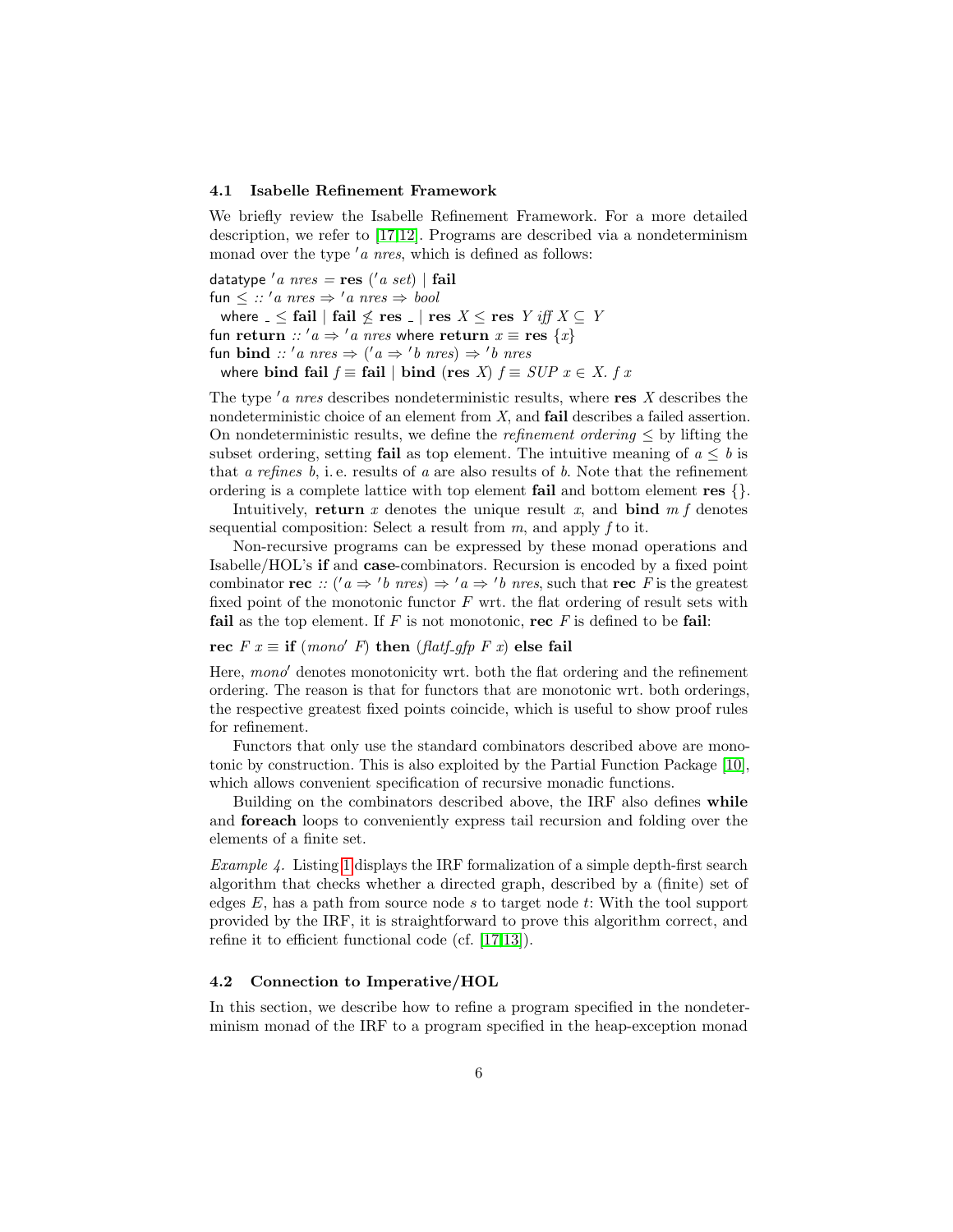```
definition dfs :: ('v \times 'v) \ set \Rightarrow 'v \Rightarrow 'v \Rightarrow \text{bool} \ nres \ wheredfs E s t \equiv do {
   (\_r) \leftarrow \text{rec} (\lambda \, df_s \, (V, v).if v \in V then return (V, False)else do {
        let V = insert v V;
        if v = t then return (V, True)else foreach (\{v', (v, v') \in E\}) (\lambda(\_, brk). \neg brk)(\lambda v' (V, -), \, dfs (V, v')) (V, False)}
   ) ({},s);return r
 }
```
Listing 1: Simple DFS algorithm formalized in the IRF

of Imperative/HOL. The main challenge is to refine abstract data to concrete data that may be stored on the heap and updated destructively.

At this point, we have a design choice: One option is to formalize a nondeterministic heap-exception monad, in which we encode an abstract program with a heap containing abstract data. In a second step, this program is refined to a deterministic program with concrete data structures. The other option is to omit the intermediate step, and directly relate abstract nondeterministic programs to concrete deterministic ones.

Due to limitations of the logic underlying Isabelle/HOL, we need a single HOL type that can encode all types we want to store on the heap. In Imperative/HOL, this type is chosen as N, and thus only countable types can be stored on the heap. As long as we store concrete data structures, this is no real problem. However, abstract data types are in general not countable, nor does there exist a type in Isabelle/HOL that could encode all other types. This would lead to unnatural and clumsy restrictions on abstract data types, contradicting the goal of focusing the abstract proofs on algorithmic ideas rather than implementation details.

Thus, we opted for directly relating nondeterministic results with heapmodifying programs. We define the predicate *hnr* (short for *heap-nres refinement*) as follows:

$$
hnr \Gamma \ c \Gamma' \ R \ m \equiv
$$
  
\n
$$
m \neq \textbf{fail} \longrightarrow \langle \Gamma \rangle \ c \ \langle \lambda r. \ \Gamma' \ * \ (\exists x. \ R \ x \ r \ * \ (\textbf{return} \ x \leq m) \rangle \rangle_t
$$

Intuitively, for an Imperative/HOL program c, hnr  $\Gamma$  c  $\Gamma'$  R m states that on a heap described by assertion  $\Gamma$ ,  $c$  returns a value that refines the nondeterministic result m wrt. the refinement assertion R. Additionally, the new heap contains  $\Gamma'$ .

In order to prove refinements, we derive a set of proof rules for the *hnr* predicate, including a frame rule, consequence rule, and rules relating the combinators of the heap monad with the combinators of the nondeterminism monad. For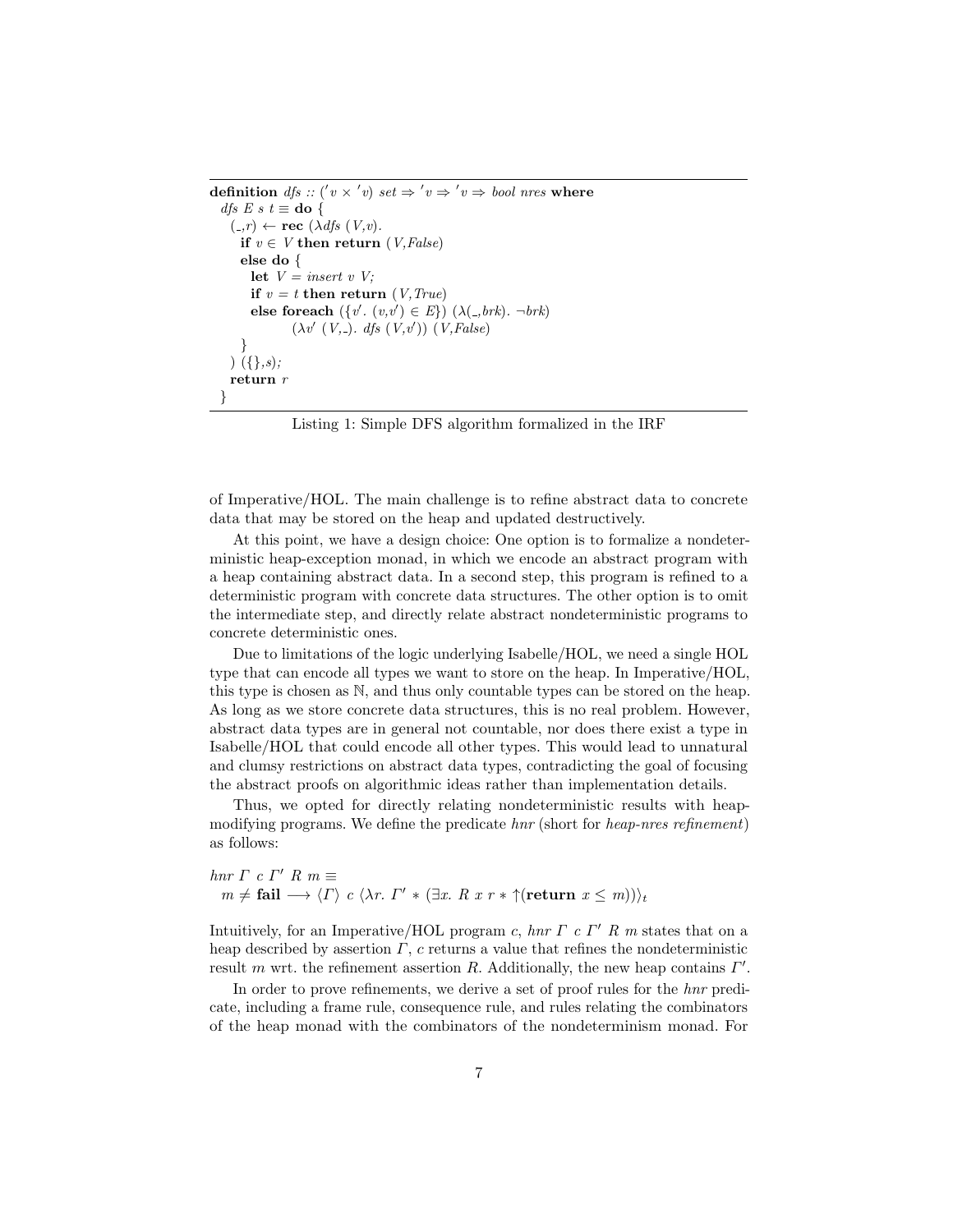example, the consequence rule allows us to strengthen the precondition, weaken the postcondition, and refine the nondeterministic result:

 $\llbracket \Gamma_1 \Longrightarrow_A \Gamma'_1; \text{hnr } \Gamma'_1 \text{ } c \Gamma_2 \text{ } R \text{ } m; \Gamma_2 \Longrightarrow_A \Gamma'_2; \text{ } m \leq m' \rrbracket \Longrightarrow \text{hnr } \Gamma_1 \text{ } c \Gamma'_2 \text{ } R \text{ } m'$ 

For recursion, we get the following rule<sup>[4](#page-7-0)</sup>:

assumes  $\int f \, df \, dx \, px$ .  $\bigwedge ax\ px\ hnr\ (Rx\ ax\ px\ *\ \Gamma)\ (cf\ px)\ (I'\ ax\ px)\ Ry\ (af\ ax)$  $\implies$  hnr (Rx ax px  $\ast$  Γ) (Fc cf px) (Γ' ax px) Ry (Fa af ax) assumes  $(\bigwedge x \text{ mon } B \text{ in } \{X, F \text{ in } f \text{ in } X)$ assumes precise Ry shows hnr  $(Rx \ ax \ px * \Gamma)$  (heap.fixp\_fun Fc px)  $(\Gamma' \ ax \ px) \ Ry$  (rec Fa ax)

Intuitively, we have to show that the concrete functor  $Fc$  refines the abstract functor Fa, assuming that the concrete recursive function cf refines the abstract one *af*. The argument of the call is refined by the refinement assertion  $Rx$  and the result is refined by Ry. Additionally, the heap may contain  $\Gamma$ , and is transformed to  $\Gamma'$  ax px. Here, the ax and px that are attached to  $\Gamma'$  denote that the new heap may also depend on the argument to the recursive function.

Note that a refinement assertion needs not necessarily relate heap content to an abstract value. It can also relate a concrete non-heap value to an abstract value. For a relation  $R :: ('c \times 'a)$  set we define:

pure  $R \equiv (\lambda a \ c. \ \uparrow ((c,a) \in R))$ 

This allows us to mix imperative data structures with functional ones. For example, the refinement assertion *pure int\_rel* describes the implementation of integer numbers by themselves, where  $int_{\mathcal{I}} rel \equiv Id$ :: $(int \times int)$  set.

#### 4.3 Automation

Using the rules for *hnr*, it is possible to manually prove refinement between an Imperative/HOL program and a program in the Isabelle Refinement Framework, provided they are structurally similar enough. However, this is usually a tedious and quite canonical task, as it essentially consists of manually rewriting the program from one monad to the other, thereby unfolding expressions into monad operations if they depend on the heap.

For this reason, we focused our work on automating this process: Given some hints which imperative data structures to use, we automatically synthesize the Imperative/HOL program and the refinement proof. The idea is similar to the Autoref tool [\[13\]](#page-15-0), which automatically synthesizes efficient functional programs, and, indeed, we could reuse parts of its design for our tool.

In the rest of this section, we describe our approach to automatically synthesize imperative programs, focusing on the aspects that are different from the Autoref tool. The process of synthesizing consists of several consecutive phases: Identification of operations, monadifying, linearity analysis, translation, and cleaning up.

<span id="page-7-0"></span> $4$  Specified in Isabelle's *long goal format*, which is more readable for large propositions.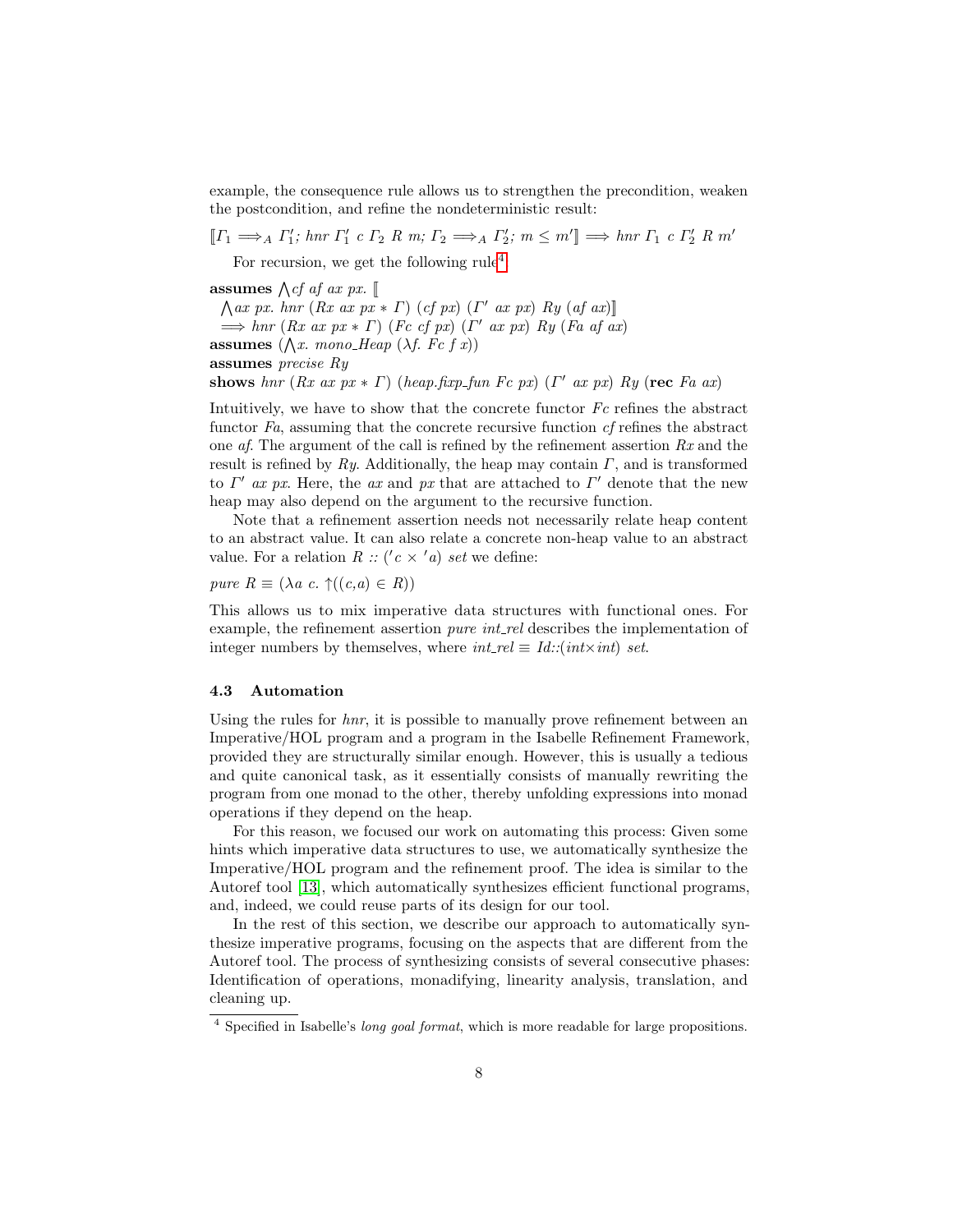Identification of Operations Given an abstract program in Isabelle/HOL, it is not always clear which abstract data types it uses. For example, maps are encoded as functions  $'a \Rightarrow 'b$  option, and so are priority queues or actual functions. However, maps and priority queues are, also abstractly, quite different concepts. The purpose of this phase is to identify the abstract data types (e. g. maps and priority queues), and the operations on them. Technically, the identification is done by rewriting the operations to constants that are specific to the abstract data type. For example,  $(f:: nat \Rightarrow nat option)$  x may be rewritten to op\_map\_lookup f x, provided that a heuristic identifies  $f$  as a map. If  $f$  is identified as a priority queue, the same expression would be rewritten to  $op\_get\_prio f x$ . The operation identification heuristic is already contained in the Autoref tool, and we slightly adapted it for our needs.

Monadifying Once we have identified the operations, we flatten all expressions, such that each operation gets visible as a top-level computation in the monad. This transformation essentially fixes an evaluation order (which we choose to be left to right), and later allows us to translate the operations to heap-modifying operations in Imperative/HOL's heap monad.

<span id="page-8-2"></span>*Example [5](#page-8-0).* Consider the program let  $x = 1$ ; return  $\{x, x\}$ .<sup>5</sup> Note that  $\{x, x\}$  is syntactic sugar for (*insert x* (*insert x* {})). A corresponding Imperative/HOL program might be:

let  $x = 1$ ;  $s \leftarrow bv\_new$ ;  $s \leftarrow bv\_ins \ x \ s$ ;  $bv\_ins \ x \ s$ 

Note that the  $bv$  new and  $bv$  ins operations modify the heap, and thus have to be applied as monad operations and cannot be nested into a plain HOL expression. For this reason, the monadify phase flattens all expressions, and thus exposes all operations as monad operations. It transforms the above program to  $6$ :

 $x \leftarrow \textbf{return } 1; s \leftarrow \textbf{return } \{\}; s \leftarrow \textbf{return } (insert \; x \; s); \textbf{return } (insert \; x \; s)$ 

Note that operations that are not translated to heap-modifying operations will be folded again in the cleanup phase.

Linearity Analysis In order to refine data to be contained on the heap, and destructively updated, we need to know whether the value of an operand may be destroyed. For this purpose, we perform a program analysis on the monadified program, which annotates each operand (which is a reference to a bound variable) to be linear or nonlinear. A linear operand is not used again, and can safely be destroyed by the operation, whereas a nonlinear operand needs to be preserved.

Example 6. Consider the program from Example [5.](#page-8-2) Linearity analysis adds the following annotations, where  $\cdot^L$  means linear, and  $\cdot^N$  means nonlinear:

 $x \leftarrow \textbf{return} \enspace l; \emph{s} \leftarrow \textbf{return} \enspace \lbrace\rbrace; \emph{s} \leftarrow \textbf{return} \enspace (insert \; x^N \; \; s^L); \textbf{return} \enspace (insert \; x^L \; \; s^L)$ 

That is, the insert operations may be translated to destructively update the set, while at least the first insert operation must preserve the inserted value.

<span id="page-8-0"></span> $5$  Inserting  $x$  twice is redundant, but gives a nice example for our transformations.

<span id="page-8-1"></span><sup>&</sup>lt;sup>6</sup> We applied  $\alpha$ -conversion to give the newly created variables meaningful names.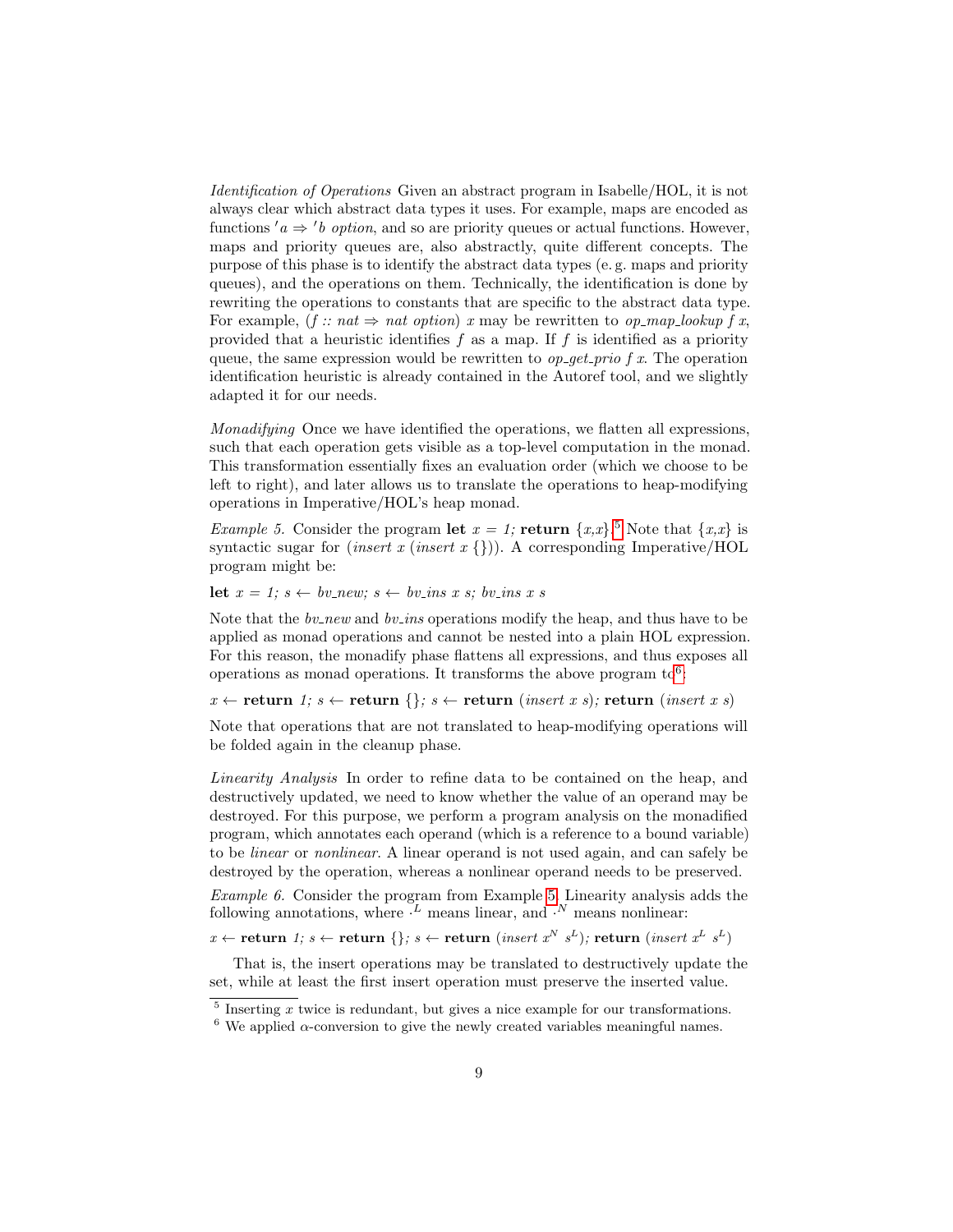Translation Let a be the monadified and annotated program. We now synthesize a corresponding Imperative/HOL program. Assume the program a depends on the abstract parameters  $a_1 \ldots a_n$ , which are refined to concrete parameters  $c_1 \ldots c_n$ by refinement assertions  $R_1 \ldots R_n$ . We start with a proof obligation of the form

hnr  $(R_1 \ a_1 \ c_1 \ * \ ... \ * R_n \ a_n \ c_n)$  ?c ?Γ' ?R a

Recall that ? indicates schematic variables, which are instantiated during resolution. We now repeatedly try to resolve with a set of syntax directed rules for the hnr predicate. There are rules for each combinator and each operator. If a rule would destroy an operand which is annotated as nonlinear, we synthesize code to copy the operand. For this, the user must have defined a copy operation for the operand's concrete data type.

Apart from hnr-predicates, the premises of the rules may contain frame inference and constraints on the refinement assertions. Frame inference is solved by a specialized tactic, which assumes that the frame consists of exactly one refinement assertion per variable. The rules are designed to preserve this invariant. If the content of a variable is destroyed, we still include a vacuous refinement assertion *invalid* for it, which is defined as *invalid*  $\equiv \lambda$ . true.

Apart from standard frame inference goals, which have the form

 $\Gamma \Longrightarrow_A R_1 \ a_1 \ c_1 \ * \ \ldots \ * R_n \ a_n \ c_n \ * \ ?F$ 

we also have to solve goals of the form

 $R_1$   $a_1$   $c_1$  \* ... \*  $R_n$   $a_n$   $c_n \vee R'_1$   $a_1$   $c_1$  \* ... \*  $R'_n$   $a_n$   $c_n \Longrightarrow_A$  ?

These goals occur when merging the different branches of if or case combinators, which may affect different data on the heap. Here, we keep refinement assertions with  $R_i = R'_i$ , and set the others to *invalid*.

Example 7. The rule for the if combinator is

assumes  $P: \Gamma \Longrightarrow_A \Gamma_1 * pure \; bool\_rel \; a \; a'$ assumes RT:  $a \implies \text{hnr}(F_1 * \text{pure bool\_rel } a a')$  b'  $F_{2b}$  R b assumes  $RE: \neg a \Longrightarrow hnr$  ( $\Gamma_1 * pure \; bool\_rel \; a \; a'$ ) c'  $\Gamma_{2c}$  R c assumes MERGE:  $\Gamma_{2b} \vee_A \Gamma_{2c} \Longrightarrow_A \Gamma'$ shows hnr  $\Gamma$  (if a' then b' else c')  $\Gamma'$  R (if a then b else c)

Intuitively, it works as follows: We start with a heap described by the assertion  $\Gamma$ . First, the concrete value for the condition a is extracted by a frame rule (Premise  $P$ ). Then, the *then* and *else* branches are translated (Premises  $RT$  and RE), producing new heaps described by the assertions  $\Gamma_{2b}$  and  $\Gamma_{2c}$ , respectively. Finally, these assertions are merged to form the assertion  $\Gamma'$  for the resulting heap after the if statement (Premise MERGE).

Another type of side conditions are constraints on the refinement assertions. For example, some rules require a refinement assertion to be precise (cf. Section [3\)](#page-4-0). When those rules are applied, the corresponding refinement assertion may not be completely known, but (parts of) it may be schematic and only instantiated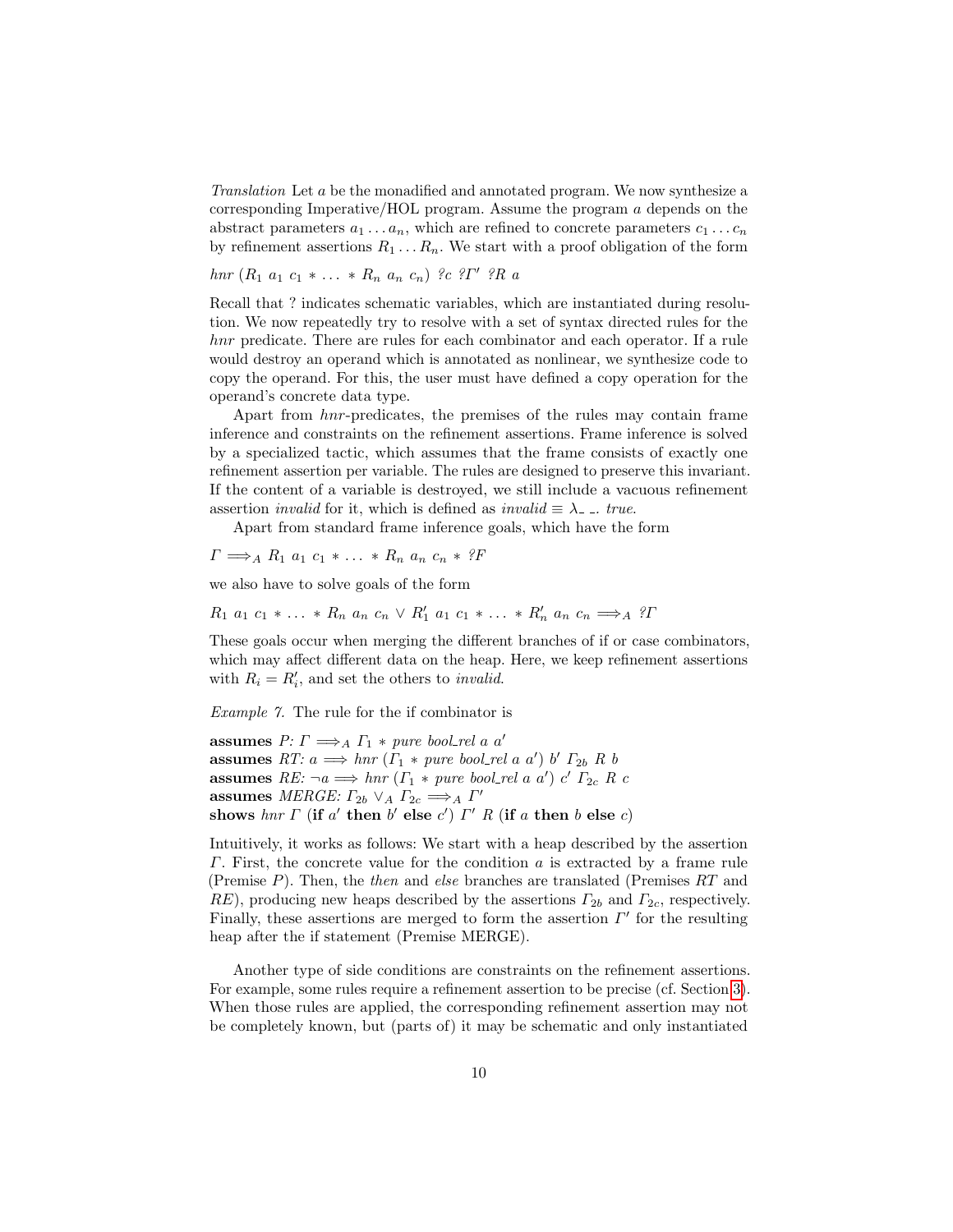later. For this purpose, we keep track of all constraints during translation, and solve them as soon as the refinement assertion gets instantiated.

Using the resolution with rules for *hnr*, combined with frame inference and solving of constraints, we can automatically synthesize an Imperative/HOL program for a given abstract program. While there is only one rule for each combinator, there may be multiple rules for operators on abstract data types, corresponding to the different implementations. In the Autoref tool [\[13\]](#page-15-0), we have defined some elaborate heuristic how to select the implementations. In our prototype implementation here we use a very simplistic strategy: Take the first implementation that matches the operation. By specifying the refinement assertions for the parameters of the algorithm, and declaring the implementations with specialized abstract types, this simplistic strategy already allows some control over the synthesized algorithm. In future work, we may adopt some more elaborate strategies for implementation selection.

Sometimes, functional data structures are more adequate than imperative ones, be it because they are accessed in a nonlinear fashion, or because we simply have no imperative implementation yet. Pure refinement assertions allow for mixing of imperative and functional data structures, and our tool can import rules from the Isabelle Collection Framework, thus making a large amount of functional data structures readily available.

Cleaning Up After we have generated the imperative version of the program, we apply some rewriting rules to make it more readable. They undo the flattening of expressions performed in the monadify phase at those places where it was unnecessary, i. e. the heap is not modified. Technically, this is achieved by using Isabelle/HOL's simplifier with an adequate setup.

*Example 8.* Recall the DFS algorithm from Example [4.](#page-5-0) With a few  $\langle \langle 10 \rangle$  lines of straightforward Isabelle text, our tool generates<sup>[7](#page-10-0)</sup> the imperative algorithm displayed in Listing [2.](#page-11-1) From this, Imperative/HOL generates verified code in its target languages (currently OCaml, SML, Haskell, and Scala). Moreover, our tool proves the following refinement theorem:

hnr (is\_graph nat\_rel E Ei  $*$  pure nat\_rel s si  $*$  pure nat\_rel t ti)  $(dfs\_impl Ei \, si \, ti)$ (pure nat\_rel t ti  $*$  invalid s si  $*$  is\_graph nat\_rel E Ei)  $(\text{pure bool\_rel})$  $(dfs\ E\ s\ t)$ 

If we combine this with the correctness theorem of the abstract DFS algorithm dfs, we immediately get the following theorem, stating total correctness of our imperative algorithm:

corollary  $dfs\_impl\_correct$ : finite (reachable E s)  $\Longrightarrow$  $\langle$ is\_qraph nat\_rel E Ei $\rangle$ 

<span id="page-10-0"></span><sup>&</sup>lt;sup>7</sup> Again, we applied  $\alpha$ -conversion, to make the generated variable names more readable.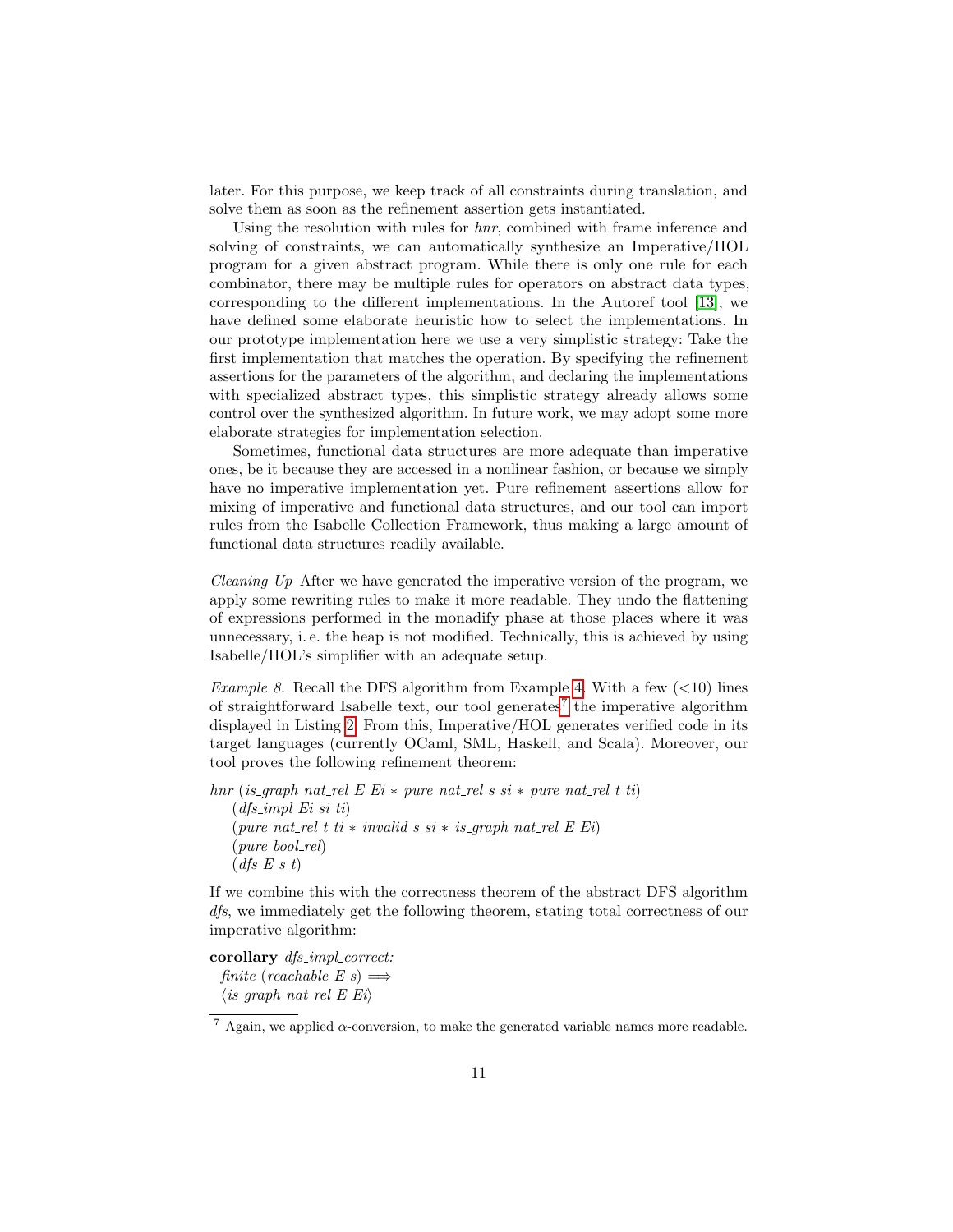```
dfs_impl Ei si ti \equiv do {
  V \leftarrow bv\_new;(\_,r) \leftarrow \text{heap\_rec} (\lambda \text{dfs} (V,v)). do {
    visited \leftarrow bv_memb v V;
    if visited then return (V, False)else do {
       V \leftarrow bv_{\perp}ins v V;
      if v = ti then return (V, True)else do {
         succ\_list \leftarrow succ_i E_i v:
         imp_n, nfoldli succ_list (\lambda(\_, brk). return (\neg brk))(\lambda v \ (V, \_) \ldots \ dfs \ (V, v)) \ (V, False)}
    }
  \}) (V, s_i);return r
}
```
Listing 2: Imperative DFS algorithm generated by our tool.

dfs impl Ei s t  $\langle \lambda r. \text{ is\_graph } nat_{rel} \to E i * \uparrow (r \longleftrightarrow (s, t) \in E^*) \rangle_t$ 

# <span id="page-11-0"></span>5 Case Studies

In this section, we present two case studies: We apply our method to a nested depth-first search algorithm and Dijkstra's shortest paths algorithm. Both algorithms have already been formalized within the Isabelle Refinement Framework [\[23,](#page-15-2)[22,](#page-15-11)[6\]](#page-14-0), and we were able to reuse the existing abstract algorithms and correctness proofs unchanged. The resulting Imperative/HOL algorithms are considerably more efficient than the original functional versions.

#### 5.1 Nested Depth-First Search

For the CAVA model checker [\[6\]](#page-14-0), we have verified various nested depth-first search algorithms [\[26\]](#page-15-12). Here, we pick a version from the examples that come with the Isabelle Collection Framework [\[11\]](#page-15-13). It contains an improvement by Holzmann et al. [\[8\]](#page-14-4), where the search already stops if the inner DFS finds a path back to a node on the stack of the outer DFS.

From the existing abstract formalization, it takes about 160 lines of mostly straightforward Isabelle text to arrive at the generated SML code and the corresponding correctness theorem, relating the imperative algorithm to its specification. The main part of the required Isabelle text consists of declaring parametricity rules for specific algebraic data types defined by the abstract formalization, and could be automated.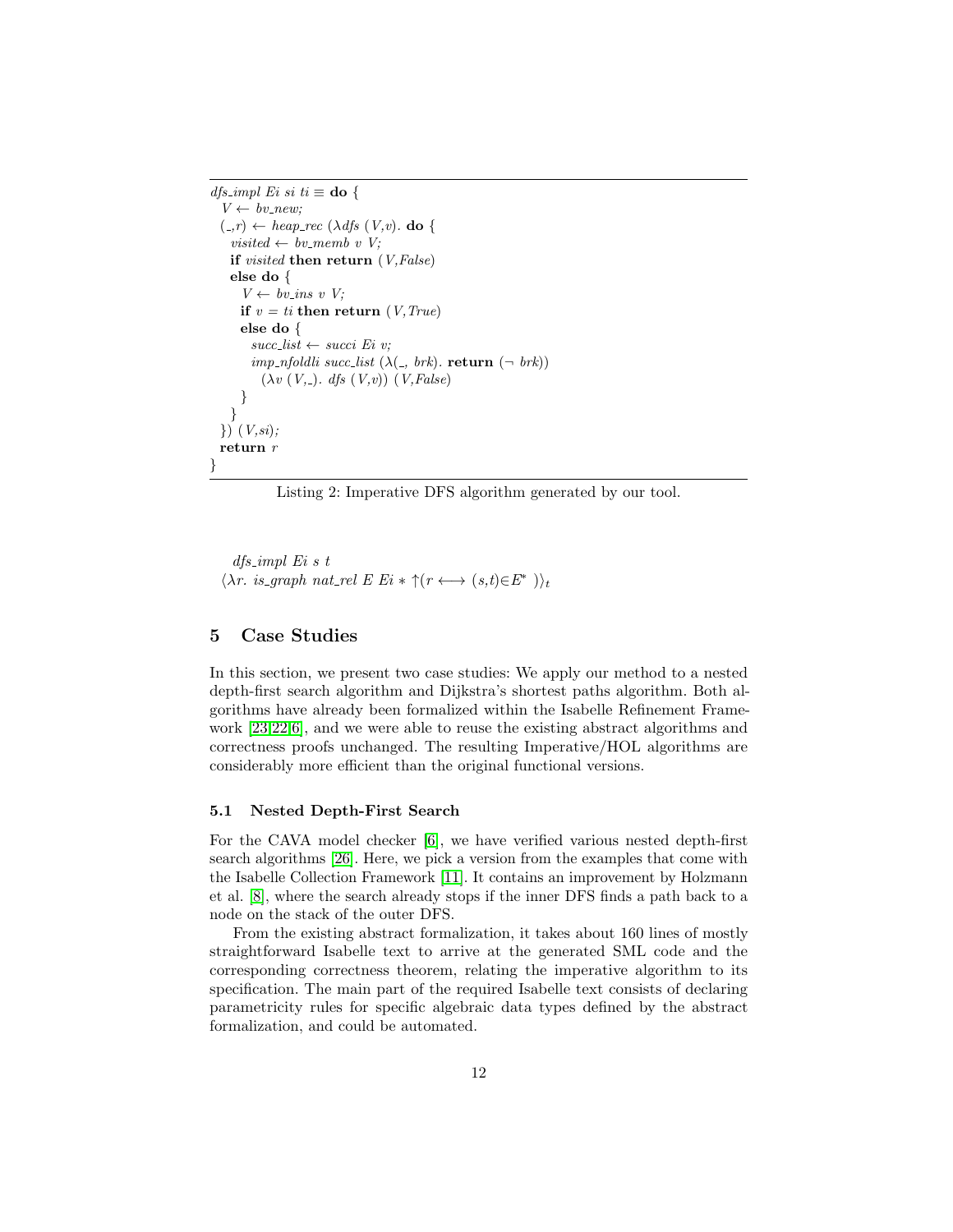We compile the generated code with MLton [\[20\]](#page-15-14) and benchmark it against the original functional refinement and an unverified implementation of the same algorithm in  $C_{++}$ , taken from material accompanying [\[26\]](#page-15-12). The algorithm is run on state spaces extracted from the BEEM benchmark suite [\[24\]](#page-15-15): dining philosophers and Peterson's mutual exclusion algorithm. We have checked for valid properties only, such that the search has to explore the whole state space. The results are displayed in the table below:

| Model      |             |              |      |     |     |                | $Property$ #States Fun Fun* Imp Imp* $C++$ (03) $C++$ (00) |     |
|------------|-------------|--------------|------|-----|-----|----------------|------------------------------------------------------------|-----|
| phils.4    | $\varphi_1$ | 353668       | 975  | 75  | 70  | 63             | 48                                                         | 66  |
| phils.5    |             | 517789       | 1606 | 120 | 113 | 108            | 83                                                         | 112 |
| phils.4    | G(true)     | 287578       | 740  | 59  | 53  | 46             | 40                                                         | 54  |
| phils.5    |             | 394010       | 1156 | 83  | 77  | 71             | 64                                                         | 85  |
| peterson.3 | $\phi_2$    | 58960        | 119  | 9   | 7   | 5              | 5                                                          | 7   |
| peterson.4 |             | 1120253 2476 |      | 184 | 142 | 110            | 111                                                        | 158 |
| peterson.3 | G(true)     | 29289        | 55   | 4   | 3   | $\overline{2}$ | 3                                                          | 4   |
| peterson.4 |             | 576156       | 1314 | 88  | 70  | 55             | 54                                                         | 78  |

where  $\phi_1 = G(one_0 \Longrightarrow one_0 \; W \; eat_0)$  and  $\phi_2 = G(wait_0 \Longrightarrow F(wait_0) \lor G(\neg ncs_0))$ 

The first column displays the name of the model, the second column the checked property, and the third column displays the number of states. The remaining columns show the time in ms required by the different implementations, on a 2.2GHz i7 quadcore processor with 8GiB of RAM. Fun denotes a purely functional implementation with red-black trees. Fun\* denotes a purely functional implementation, relying on an unverified array implementation similar to Haskell's Array.Diff. Imp denotes the verified implementation generated by our tool, which uses array lists. Imp\* denotes a verified implementation generated after hinting our tool to preinitialize the array lists to the correct size (which required 5 extra lines of Isabelle text), such that no array reallocation occurs during the search. Finally, the  $C++$  columns denote the unverified  $C++$  implementation, which uses arrays of fixed size. It was compiled using gcc 4.8.2 with (O3) and without (O0) optimizations.

The results are quite encouraging: Our tool generates code that is more than one order of magnitude faster than the purely functional code. We are also faster than the Fun\*-implementation, which depends on an unverified component, and faster than the unoptimized  $C_{++}$  implementation. For the philosopher models, we come close to the optimized C++ implementation, and for the Peterson models, we even catch up.

#### 5.2 Dijkstra's Shortest Paths Algorithm

We have performed a second case study, based on an existing formalization of Dijkstra's shortest paths algorithm [\[23\]](#page-15-2). The crucial data types in the existing formalization are a priority queue, a map from nodes to current paths and weights, and a map from nodes to outgoing edges that represents the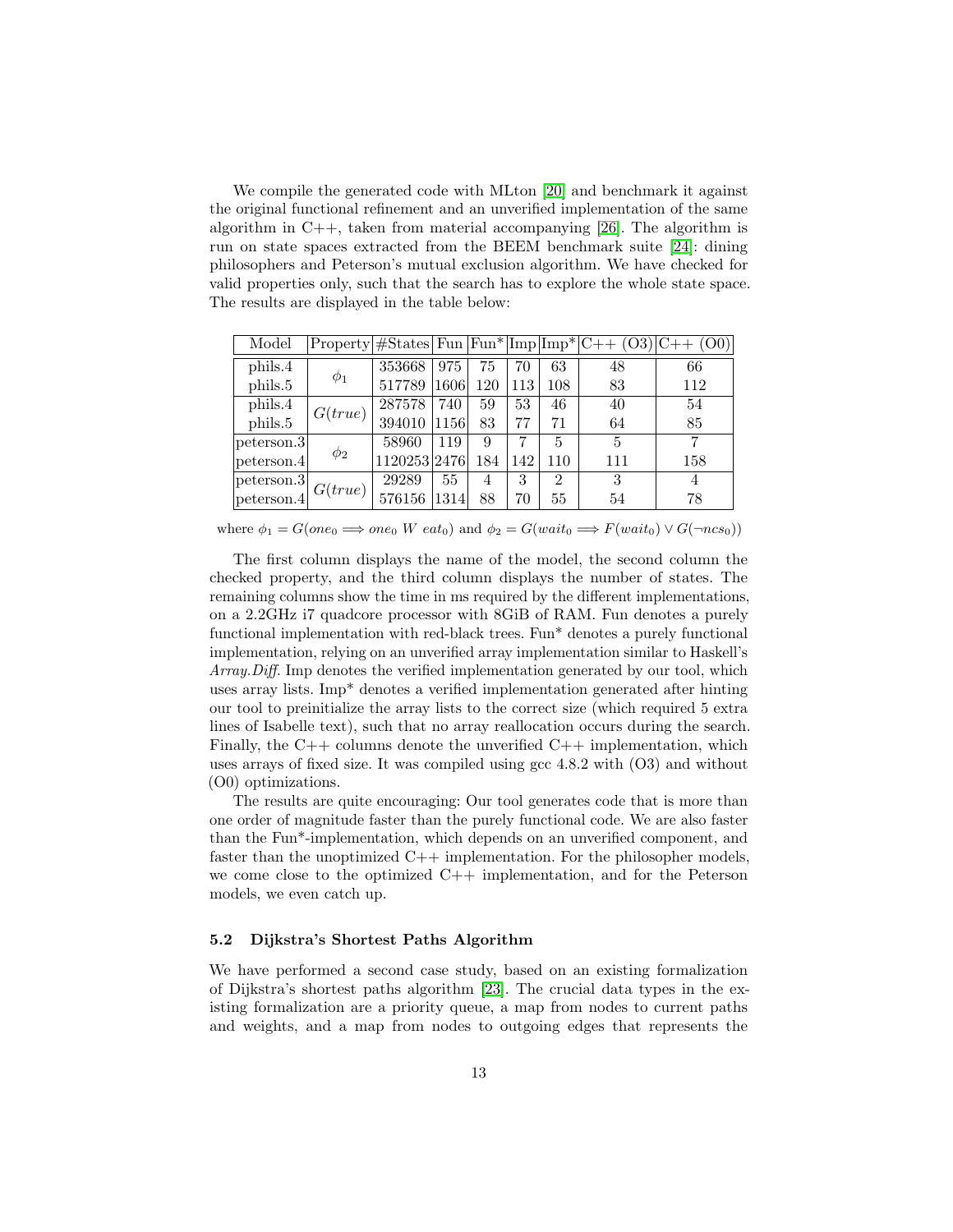graph. It took us about 130 lines of straightforward Isabelle text to set up our tool to produce an imperative version of Dijkstra's algorithm, using arrays for the maps. Currently, we do not have an imperative priority queue data structure, so we reused the existing functional one which is based on finger trees [\[7\]](#page-14-5), demonstrating the capability of our tool to mix imperative and functional data structures. We benchmark our implementation (Imp) against the original functional version (Fun), and a reference implementation in Java (Java), taken from Sedgewick et al. [\[27\]](#page-15-16). The inputs are complete graphs with random weights and 1300 and 1500 nodes (cl1300, cl1500), as well as two examples from [\[27\]](#page-15-16) (medium, large). The required times in ms are displayed in Table [1:](#page-13-1)

<span id="page-13-1"></span>

| Name   | Fun | Imp              | Java |
|--------|-----|------------------|------|
| cl1300 | 278 | 167              | 28   |
| cl1500 | 378 | 219              | 29   |
| medium | 2   | ' $\lambda$      | З    |
| large  |     | 45606 28861 1490 |      |

Fig. 1: Dijkstra benchmark

The results show that a significant speedup (factor 1.5–2) can be gained by replacing only some of the functional data structures by imperative ones. However, we are still one order of magnitude slower than the reference implementation in Java. Our profiling results indicate that most of the time in the Imperative/HOL implementation is spent to manage the finger tree-based priority queue, and we are currently

formalizing an array-based min-heap — the same data structure as used in the Java implementation.

# <span id="page-13-0"></span>6 Conclusion

We have presented an Isabelle/HOL-based approach to automatically refine functional programs specified over abstract data types to imperative ones using heap-based data structures. Not only the program, but also the refinement proof is generated, such that we get imperative programs verified in Isabelle/HOL.

Our approach is based on the Isabelle Refinement Framework, for which many formalized algorithms already exist. These can now be refined to imperative implementations, without redoing their correctness proofs.

We have implemented a prototype tool, which we applied to generate a verified nested DFS algorithm, which is almost as efficient as an unverified implementation of the same algorithm in C++. Moreover, our approach can mix refinements to functional and imperative data structures, which we demonstrated by a refinement of Dijkstra's algorithm, where the priority queue is functional, but the graph representation and some maps are imperative. We gained a speedup of factor 1.5–2 wrt. the purely functional version, but are still an order of magnitude slower than an unverified implementation in Java.

Apart from extending the imperative collection framework by more data structures, future work includes improving the automation. Another interesting direction is to allow sharing of read-only data on the heap, which also would allow refinement of nested abstract data types, e. g. sets of sets to arrays of pointers to arrays. Fractional permissions [\[1\]](#page-14-6) may be the right tool to achieve this.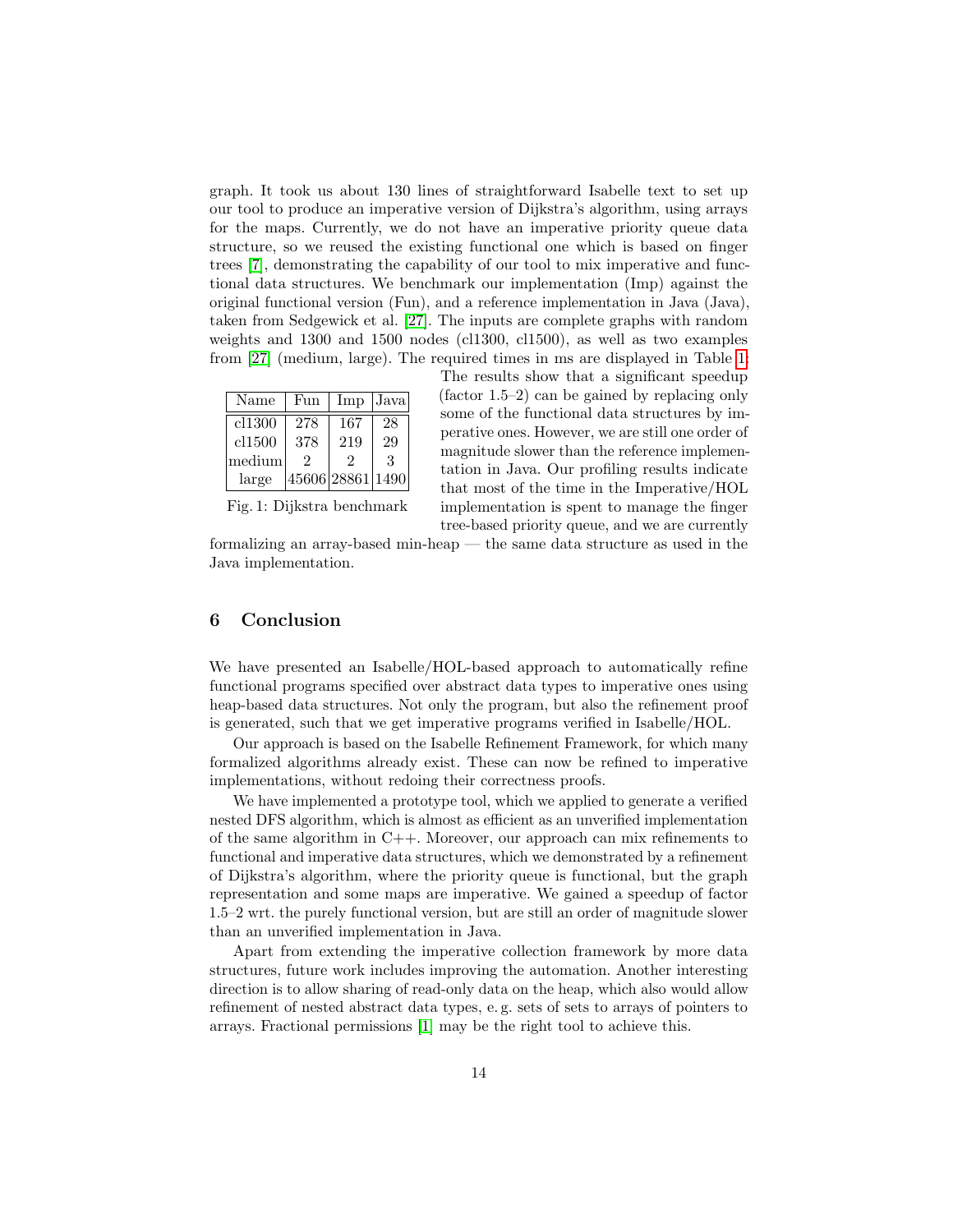#### 6.1 Related Work

We are not aware of interactive theorem prover-based tools to automatically refine functional to imperative programs.

Separation logic has been implemented for various interactive theorem provers, e. g. [\[21](#page-15-17)[,9](#page-15-18)[,28,](#page-15-8)[18\]](#page-15-19). The work closest to ours is probably the Ynot project [\[21\]](#page-15-17). They formalize a heap monad, a separation logic, and imperative data structures in Coq. Their code generator targets Haskell. However, we are not aware of any performance benchmarks.

For Isabelle/HOL, there is a second separation logic framework [\[9\]](#page-15-18), which has been developed independently of ours. It can be instantiated to various heap models, while ours is specialized to Imperative/HOL. However, the provided automation is less powerful than ours.

The HOLFoot tool [\[28\]](#page-15-8) implements a separation logic framework in HOL4. While it provides more powerful automation than our framework, its simplistic imperative language is less convenient for formalizing complex algorithms.

In Coq, various imperative OCaml programs, including Dijkstra's shortest paths algorithm, have been verified with characteristic formulas [\[5\]](#page-14-7). Apart from the genuine characteristic formula technique, the main difference to our work is that we use a top-down approach, refining an abstract algorithm down to executable code, while they use a bottom-up approach, starting with a translation of the OCaml code to characteristic formulas.

Acknowledgements We thank Rene Meis for formalizing the basics of separation logic for Imperative/HOL. Moreover we thank Thomas Tuerk for interesting discussions about automation of separation logic.

## References

- <span id="page-14-6"></span>1. R. Bornat, C. Calcagno, P. O'Hearn, and M. Parkinson. Permission accounting in separation logic. In POPL, pages 259–270. ACM, 2005.
- <span id="page-14-1"></span>2. L. Bulwahn, A. Krauss, F. Haftmann, L. Erkök, and J. Matthews. Imperative functional programming with Isabelle/HOL. In TPHOL, volume 5170 of LNCS, pages 134–149. Springer, 2008.
- <span id="page-14-3"></span>3. C. Calcagno, D. Distefano, P. O'Hearn, and H. Yang. Compositional shape analysis by means of bi-abduction. In POPL '09, pages 289–300, 2009.
- <span id="page-14-2"></span>4. C. Calcagno, P. O'Hearn, and H. Yang. Local action and abstract separation logic. In LICS 2007, pages 366–378, July 2007.
- <span id="page-14-7"></span>5. A. Charguéraud. Characteristic formulae for the verification of imperative programs. In ICFP, pages 418–430. ACM, 2011.
- <span id="page-14-0"></span>6. J. Esparza, P. Lammich, R. Neumann, T. Nipkow, A. Schimpf, and J.-G. Smaus. A fully verified executable LTL model checker. In CAV, volume 8044 of LNCS, pages 463–478. Springer, 2013.
- <span id="page-14-5"></span>7. R. Hinze and R. Paterson. Finger trees: A simple general-purpose data structure. Journal of Functional Programming, 16(2):197–217, 2006.
- <span id="page-14-4"></span>8. G. Holzmann, D. Peled, and M. Yannakakis. On nested depth first search. In SPIN, volume 32 of Discrete Mathematics and Theoretical Computer Science, pages 23–32. American Mathematical Society, 1996.